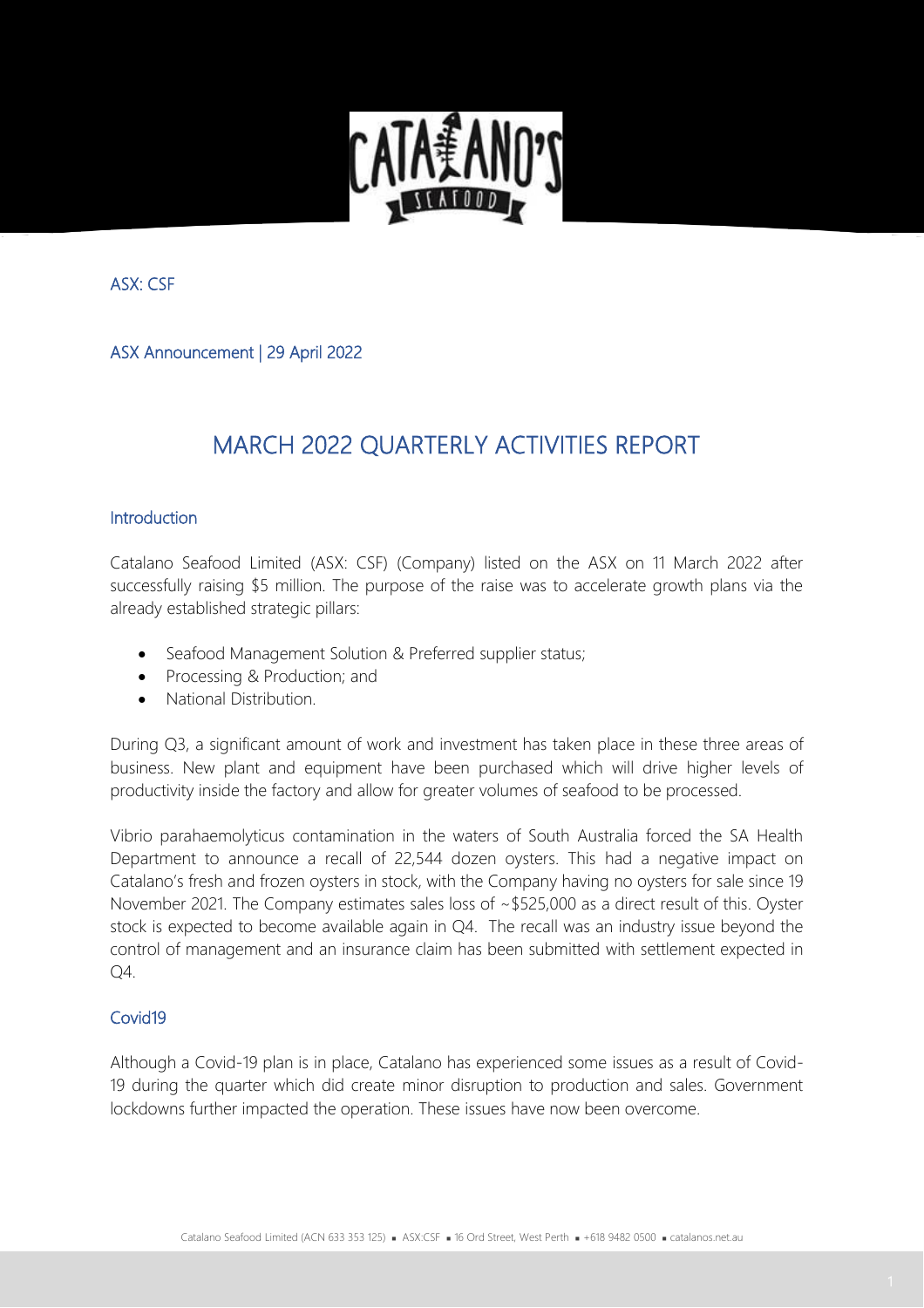### **Highlights**

The following highlights are noted from the quarter:

- YTD sales of ~\$11.2 million.
- Group percentage GP: 33.5%.
- EBITDA: \$311,970
- Cash on hand at the end of Q3: ~\$4.28m
- Strategic review of the Catalano marketing plans are underway to ensure a strong brand awareness is created across all states.
- Strategic review being conducted of the factory facility.
- Recruitment underway for CFO.

#### Seafood Management Solution

The following key notes from the seafood management solution in the quarter are as follows:

- During the quarter, Catalano branded product was ranged into five independent supermarkets in Victoria via the Michaels IGA group.
- Catalano frozen range has been rolled out to the first Reddrop store in Victoria. Reddrop are the second largest independent supermarket operator in Victoria with 22 stores.
- Catalano East Coast Executive working to onboard more multi store owners in Victoria over Q4.
- Sales exceeded \$1m with Metcash in WA during the quarter 83% up on prior year.
- Sales to independent retailers up 19% on prior year.
- Catalano is now the preferred supplier of 25 stores across Western Australia and Victoria.
- Plans in place to engage with Queensland independent supermarket operators in Q4.
- SMS introduced into the Winthrop IGA store in WA has seen sales increase by 142% since implementation of the concept.
- SupaIGA Waterford in WA has signed a 5-year agreement to have the SMS concept implemented in store. This is scheduled to become live in Q4.
- 4 further stores in the pipeline for SMS concept.

### East Coast

The following key notes from the East Coast arm of the business in the quarter are as follows:

- The appointment of Michael Koukounaras as key executive for Catalano on the East coast. Michael has over 25 years of experience in the seafood industry.
- Appointment of Regal Seafoods as Catalano's contract processor and cold storage company in Melbourne.
- Creation of second tier value brand Fresca. This will allow Catalano to compete more effectively with imported products.
- Meeting planned with Metcash procurement team in QLD for early Q4.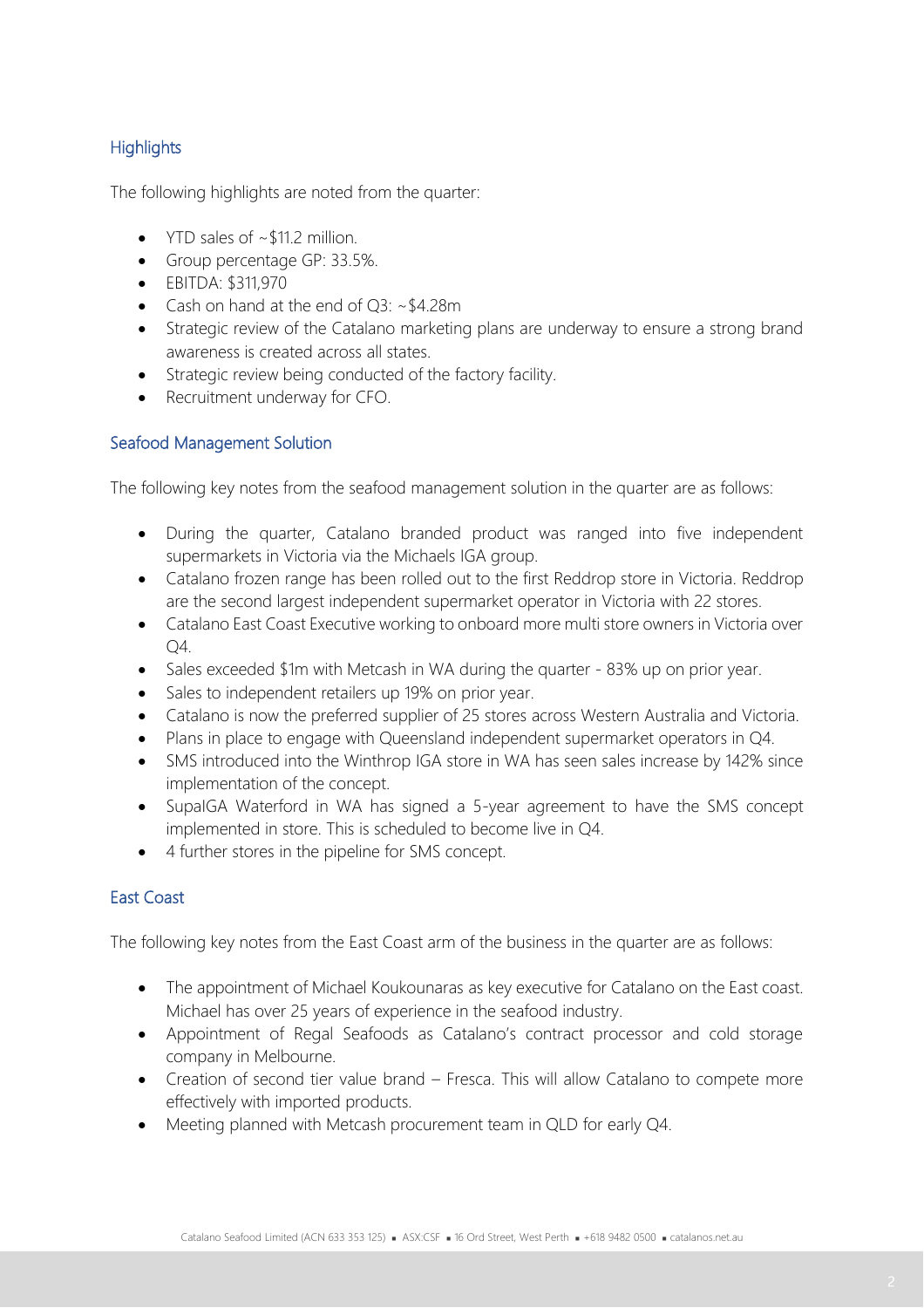#### Processing & Production

The company has been granted a \$700,000 grant via the Department of Primary Industries and Regional Development (DPIRD). As a result, the following new plant has been purchased, installed, and commissioned:

- Scaling machine for scaling all sizes of fish.
- Portioning machine to be able to cut fish fillets at set weights.
- Skinning machine able to skin all sizes of fish fillets.
- Ulma Skin packing machine. The ultimate presentation of retail packs for supermarkets.
- Refrigeration of water on the fish filleting line.
- Diosan pump bacteria control system via the chilled water.
- Installation of effluent Flow Meter

During Q3 the company has been negotiating plant to be purchased by early Q4 to be installed and commissioned by December 2022.

- Batch weighing machine to be used for all forms of retail fish packing.
- New fish filleting line to accommodate more filleters.
- Nitrogen tunnel to fast freeze individual seafood products.
- Three new prawn peeling machines to be able to increase prawn production.
- Flowline equipment (conveyors, lifts etc).
- Bagging machine for packing individual seafood products.
- Manufacturing IT systems and Hardware (scales/scanners).
- Facility Upgrade.
- The purchasing of the above plant and equipment will enable the company to save on cost of production and become more productive. Anticipated cost savings on labour, time, and motion of 15%.
- The appointment of Process Engineer, George Porrins, has been made to ensure all new equipment & plant will be leveraged to ensure maximum returns.
- Austral Fisheries contract processing of 180 ton of ice fish caught in Antarctica and 150 tonnes of prawns caught in the Gulf of Carpinteria. Potential sales of \$900,000 p/a.
- Wild Barra Fisheries have indicated they would like Catalano to process 150/200 tonne p/a of their wild barramundi. Potential sales of \$700,000 p/a.

#### Global Distribution

The following key points with relation to global distribution occurred in the quarter:

- An agreement has been reached with Cellmore Seafood to import up to 100 tonne of farmed cooked Black Tiger prawns for distribution across Australia. This will contribute an estimated \$2.4m in sales over the full calendar year.
- With funds from the listing of the Company, we can now aggressively pursue the national rollout into all states via the Independent grocery chains including IGA, Foodworks, Foodland and with Metcash Limited.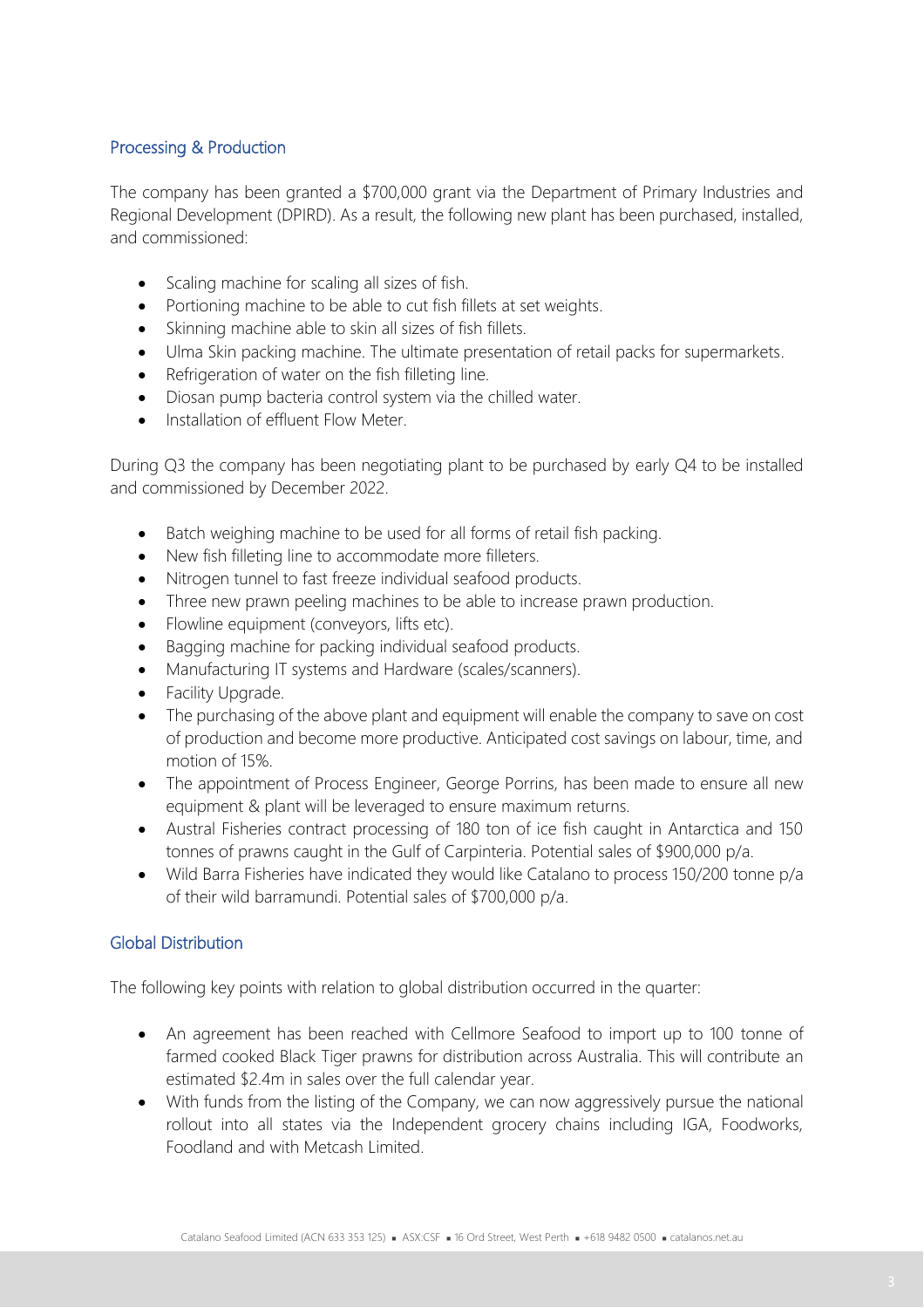- Catalano's have already imported three containers of Norwegian Salmon. Due to a saving in cost of 7% it has become the strongest frozen selling product. It is expected other frozen imported lines with similar savings will follow in Q4.
- Business Development Manager, Paul Catalano, and East Coast Trading, Manager Michael Koukounaras, have been working in close consultation with Austrade and are in the process of developing a family of Australian branded retail packs for the overseas marketplaces.

#### Financial Summary

The Appendix 4C provides details on the cashflows for the quarter ended 31 March 2022. At 31 March 2022 the Company had a cash balance of \$4.28m. The Company's net cash used in operating activities for the quarter amounted to \$1.452m comprising \$3.4m receipts from customers, \$2.802m for product manufacturing and operating costs, \$6,000 for advertising costs, \$121,000 for leased asset related costs, \$1.08m for staff costs, and \$843k for administration and corporate costs.

A total of ~\$46,000 was paid to related entities of the Company for the quarter. These payments related to director and consultancy fees.

#### -ENDS-

This announcement was authorised for issue by the Board of Catalano Seafood Limited.

For more information, please contact:

#### Company enquiries

Catalano Head Office P: +61 8 9378 0900 E: info@catalanos.net.au

#### Registered Office Enquiries

P: +61 8 9482 0500